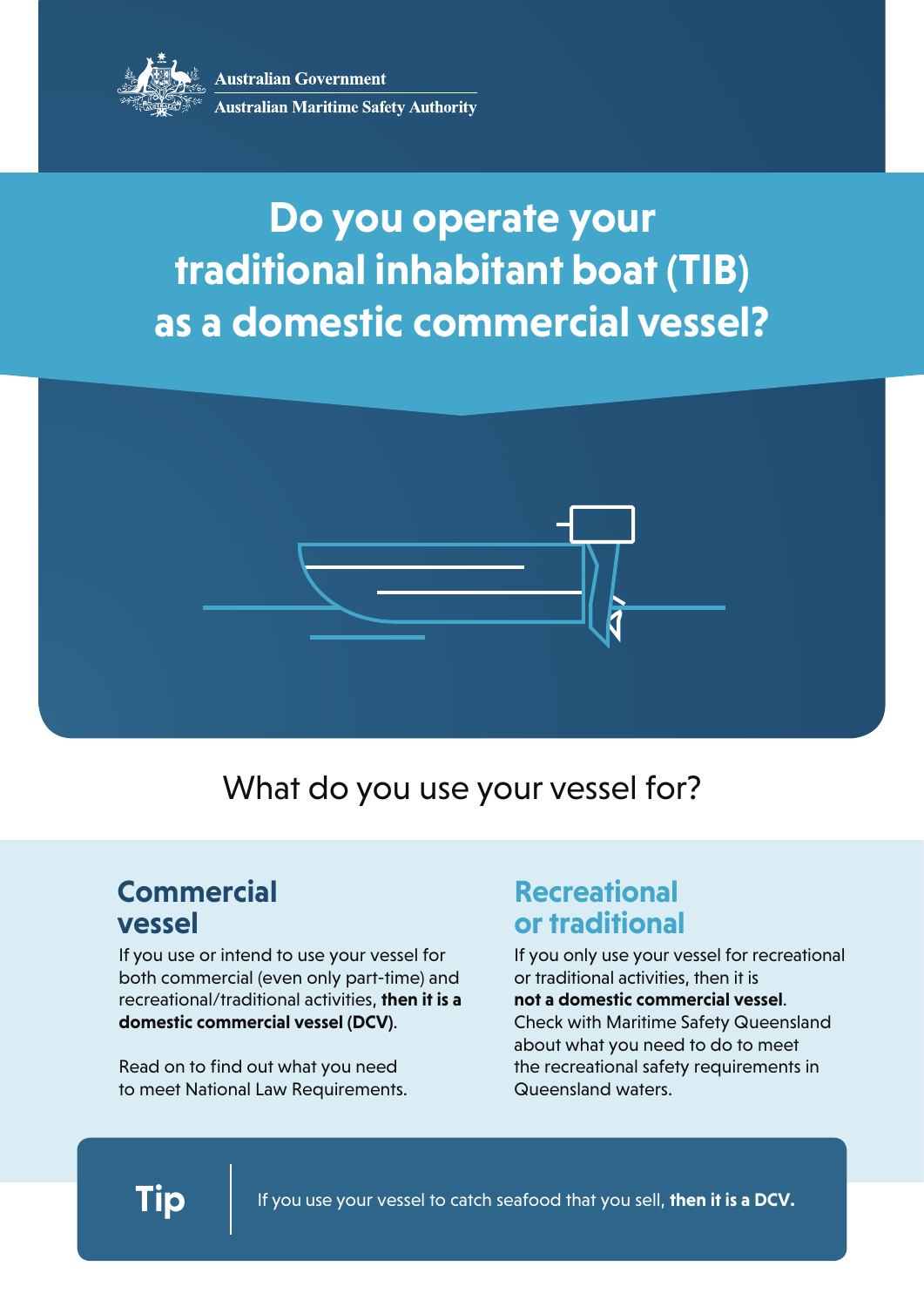#### Before you begin operating your DCV, the following requirements **must be in place**, unless you have an exemption

#### **1. Your vessel**

DCVs are required to have a certificate of survey under the national law unless they are exempt under Exemption 2 – Marine Safety (Certificate of survey) or Exemption 40 – Marine Safety (Class C restricted operations).



If you have a new vessel, request a Vessel Unique Identifier



Contact an accredited marine surveyor to conduct a survey



Apply for a certificate of survey, exemption or other permits

If your vessel was grandfathered before 30 June 2013 then your grandfathering arrangements will continue to apply. This means—if your vessel did not need to be surveyed then, it does not need to be surveyed now. This will only change if you make changes to your vessel.



All DCVs that commenced operation or are transitional after 30 June 2013 are required to have a national law certificate of survey unless they are exempt under Exemption 2 – Marine Safety (Certificates of survey) or Exemption 40 – Marine Safety (Class C restricted operations).

#### **2. Your vessel operations**

To obtain a certificate of operation you must provide details of the vessel used in your operation as well as details of how and where you intend to operate it.



may apply

Prepare a safety management system

Check what exemptions **Apply for a certificate of**  $\blacksquare$  Prepare a safety  $\blacksquare$  Apply for a certificate of operation or exemption



A safety management system (SMS) details the practices and procedures to be followed to ensure the safety of the vessel and the people on board. All domestic commercial vessels must have an SMS.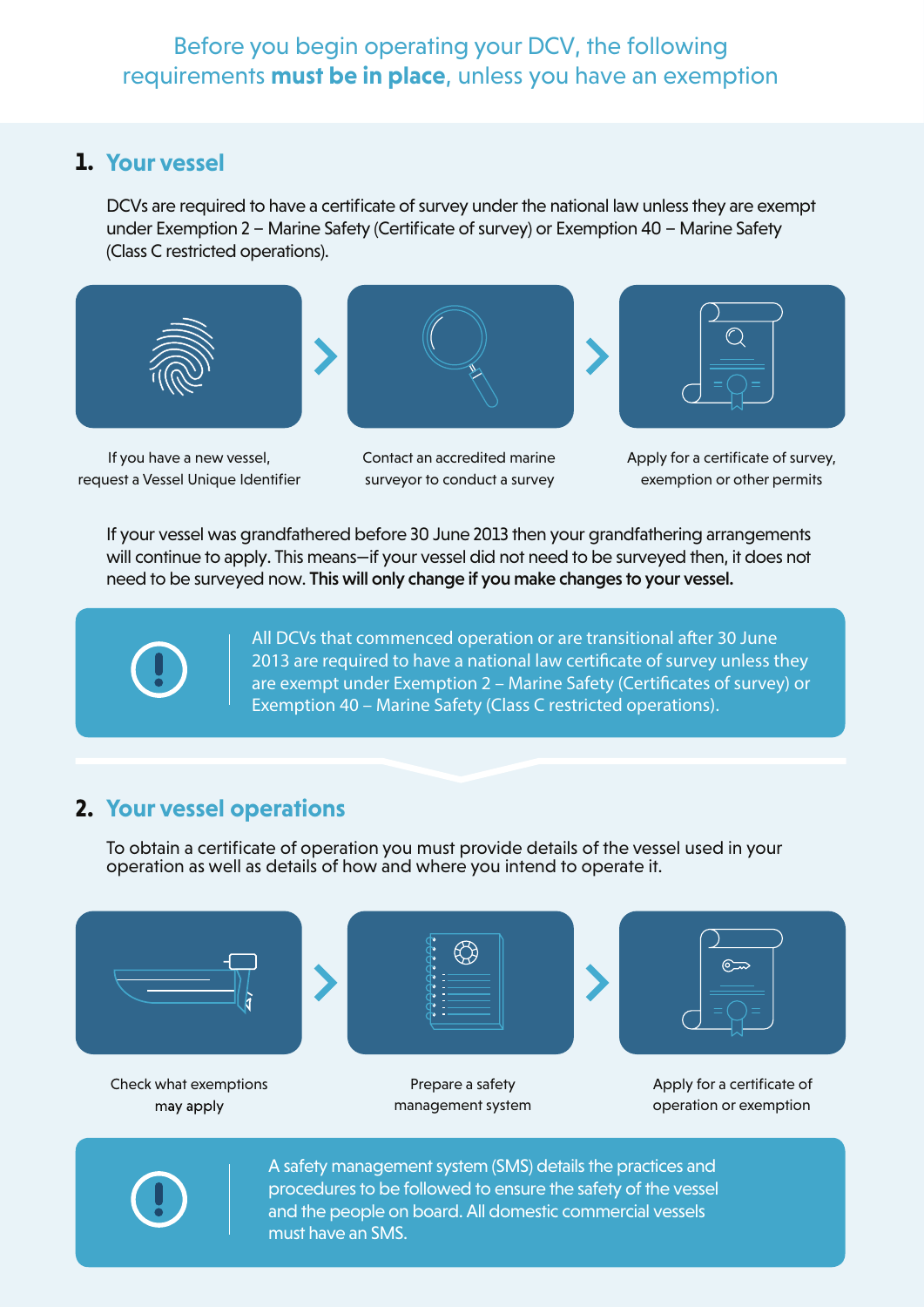#### **3. Your crew**

To work on a vessel, you and your crew will require a certificate of competency or an exemption. A registered training organisation (RTO) can advise you of your training requirements and the best courses to fulfil your needs.



the required course

training organisation

Apply for a certificate of competency

#### **Exemption for traditional fishing**

There is an exemption that specifically applies to TIBs.

Exemption 16 allows you to operate a TIB for commercial purposes without a certificate of competency if you are a traditional inhabitant in the area you operate and hold all of the following qualifications:

- A Certificate I, issued under the Australian Qualifications Framework, restricted to the waters in which the specified operation is to be conducted including:
	- Operate and maintain outboard motors (SFIVOP204 or equivalent)
- Shipboard Safety Skill Set (MARSS0008 or equivalent)
- or a Coxswain Grade 2 near coastal certificate
- Short Range (radio) Operator Certificate of Proficiency (or equivalent)
- BoatSafe recreational boat licence course
- current first aid certificate (at least HLTAID003 or equivalent)



A TIB must be operated by a qualified person at all times.